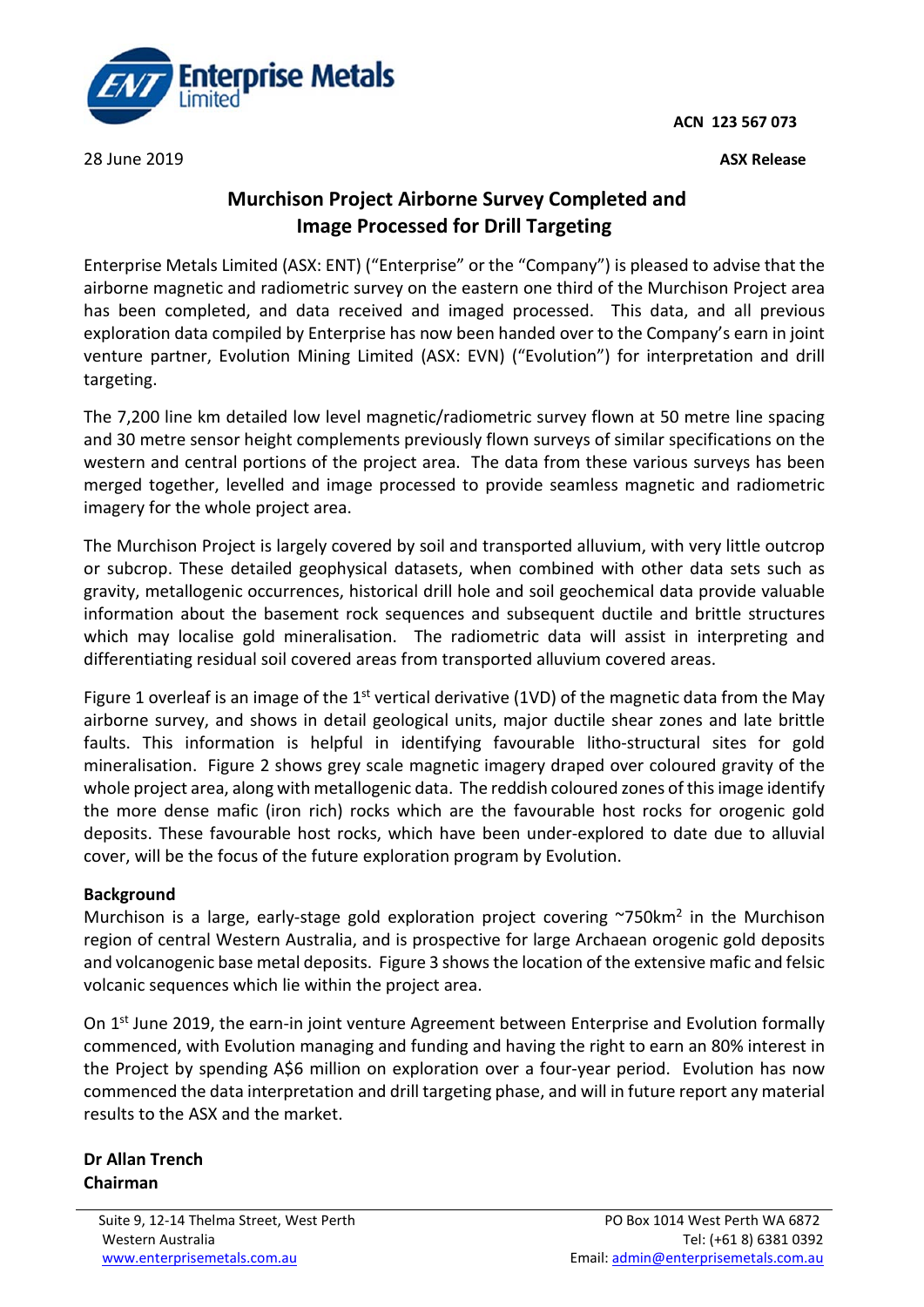

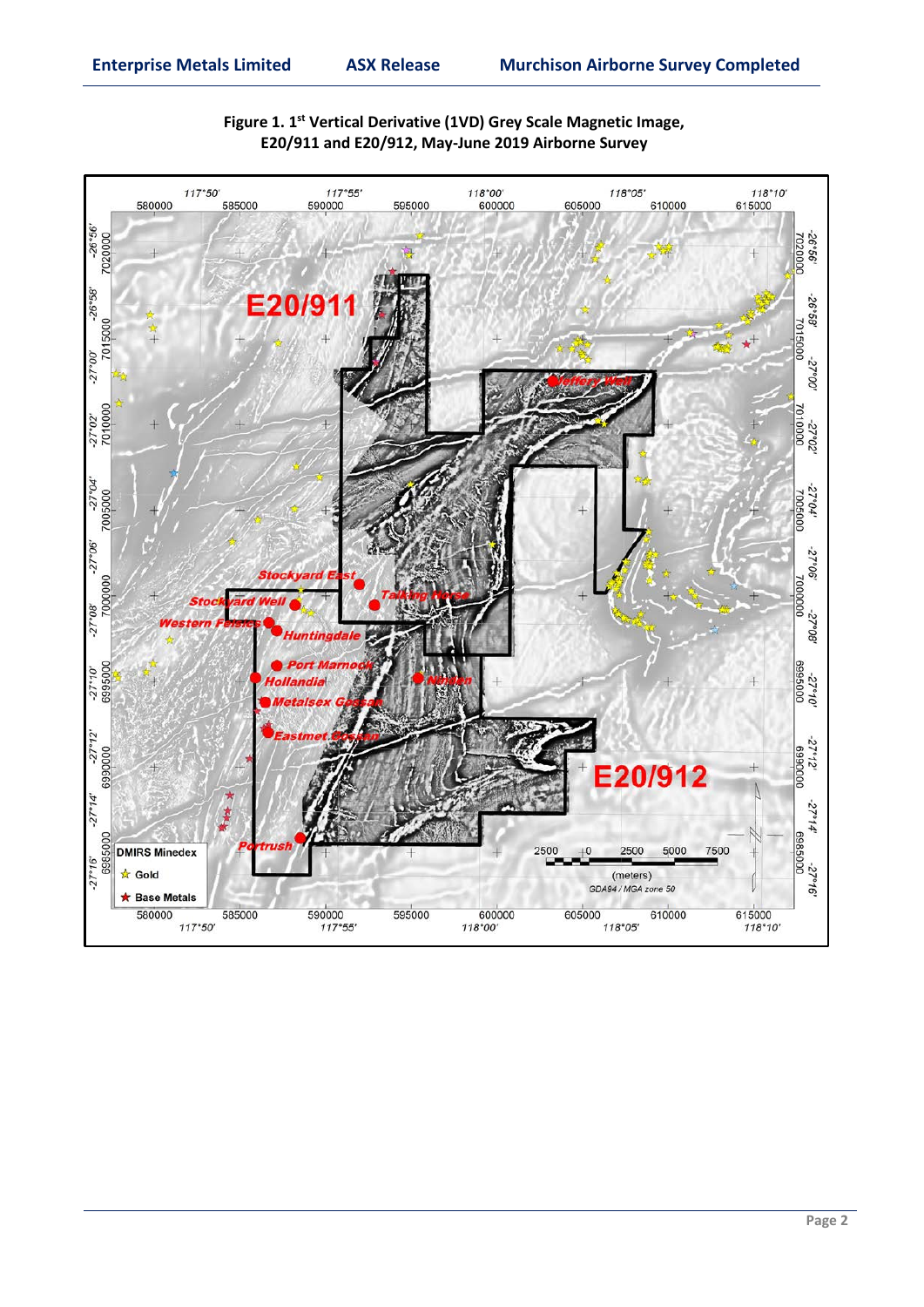

Figure 2. Murchison Project Area, Grey Scale 1<sup>st</sup> VD Magnetic Imagery over Coloured Gravity VD1 Imagery with Metallogenic Data.